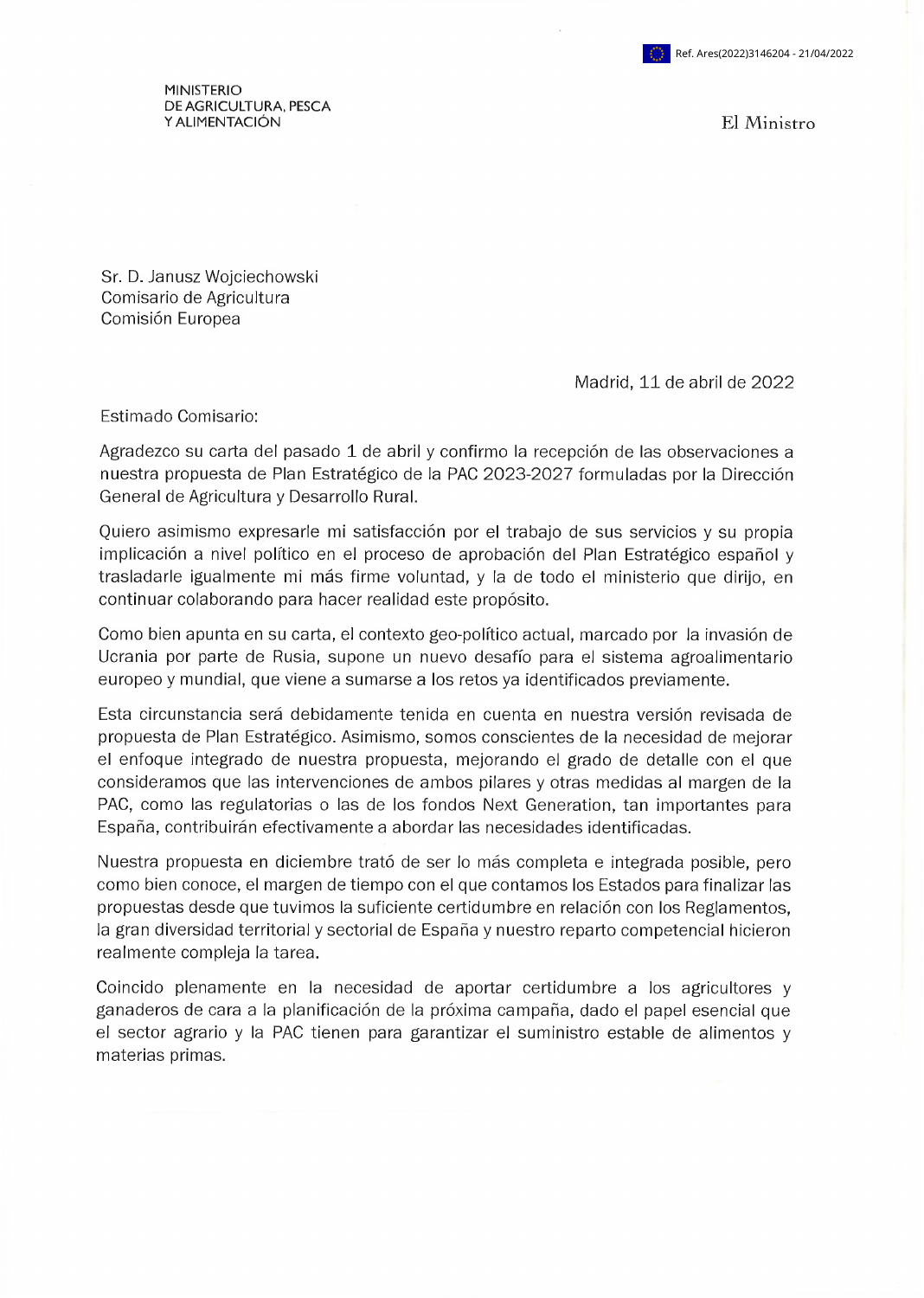Del mismo modo, los Estados miembros necesitamos contar con tiempo suficiente para dar cobertura jurídica, mediante la aprobación de la normativa nacional pertinente, a determinadas disposiciones establecidas en el Plan, así como para adaptar los procedimientos y sistemas informáticos administrativos.

Por todo ello, es nuestro deseo que antes de finalizar el primer semestre de este año, podamos contar con la certidumbre de que la Comisión da su visto bueno a nuestra propuesta revisada de Plan Estratégico. Con esta finalidad vamos a continuar colaborando estrechamente con los servicios de la Comisión en el marco del diálogo estructurado que tan buenos resultados ha dado hasta el momento.

Finalmente, le anuncio que ya estamos trabajando conjuntamente con los principales actores implicados en la elaboración del Plan Estratégico, particularmente las comunidades autónomas, en una primera reacción a la carta de observaciones, la cual les haremos llegar por escrito en el plazo establecido de tres semanas y que, por nuestra parte, no existe inconveniente alguno en que dicha reacción sea publicada junto con la carta.

Le hago llegar un atento saludo.

Luis Planas Puchades